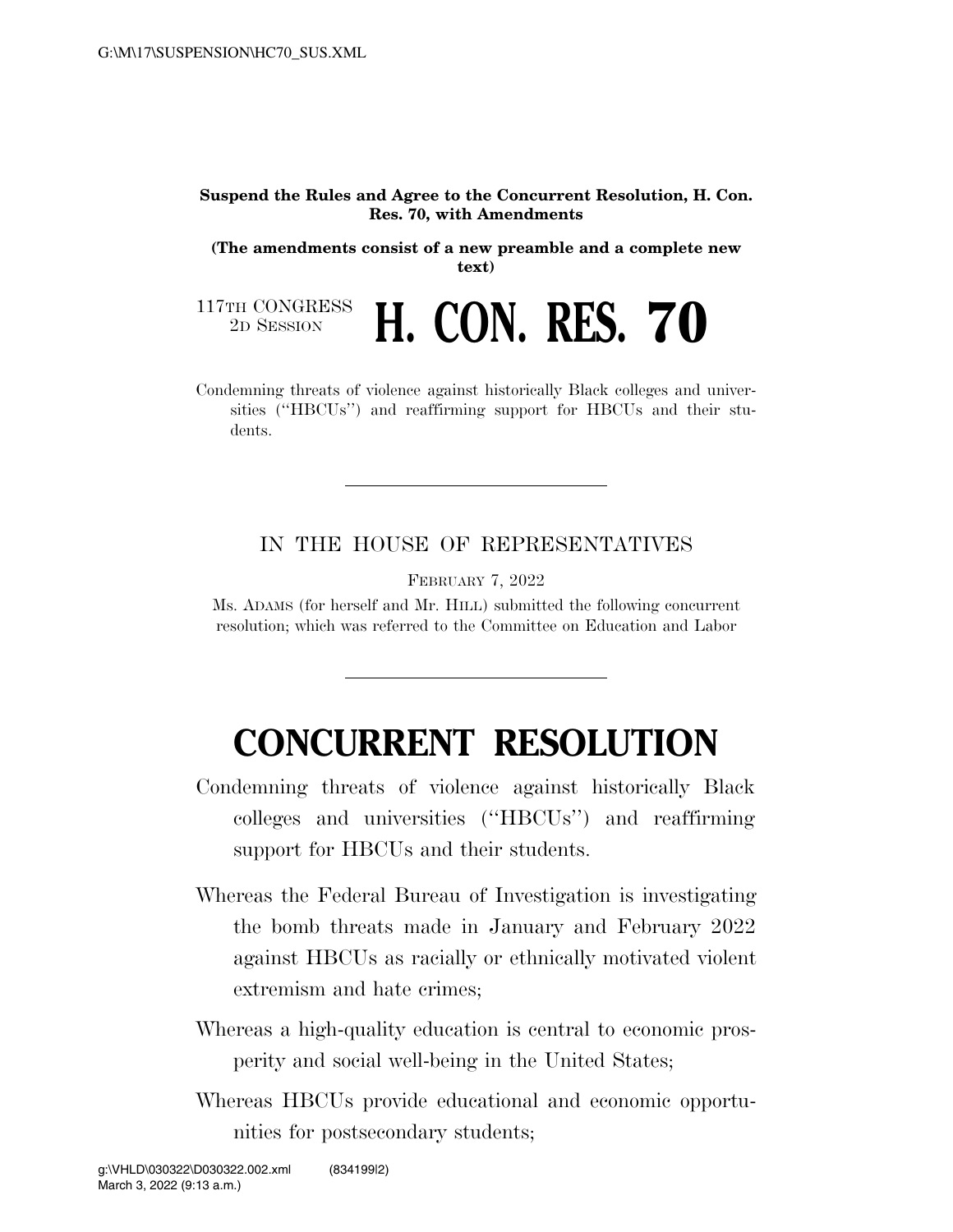- Whereas these institutions educate and produce a significant share of the Nation's Black leaders and innovators;
- Whereas as early as the 19th century, HBCUs were established in response to discriminatory practices that excluded Black Americans from pursuing an education in the United States;
- Whereas, on January 5, 2022, at least 8 HBCUs received bomb threats, including Howard University, Xavier University, University of Arkansas at Pine Bluff, Prairie View A&M University, North Carolina Central University, Florida Memorial University, Norfolk State University, and Spelman College;
- Whereas, on January 31, 2022, at least 6 HBCUs received bomb threats, including Southern University and A&M, Howard University, Bethune-Cookman University, Albany State University, Bowie State University, and Delaware State University;
- Whereas, on February 1, 2022, the first day of Black History Month, at least 18 HBCUs received bomb threats, including Shorter College, Philander Smith College, Arkansas Baptist College, the University of the District of Columbia, Howard University, Edward Waters University, Spelman College, Fort Valley State University, Kentucky State University, Xavier University, Coppin State University, Morgan State University, Jackson State University, Alcorn State University, Mississippi Valley State University, Rust College, Tougaloo College, and Harris-Stowe State University;
- Whereas HBCUs provide an environment of belonging, safety, and security for Black students, faculty, and administrators; and